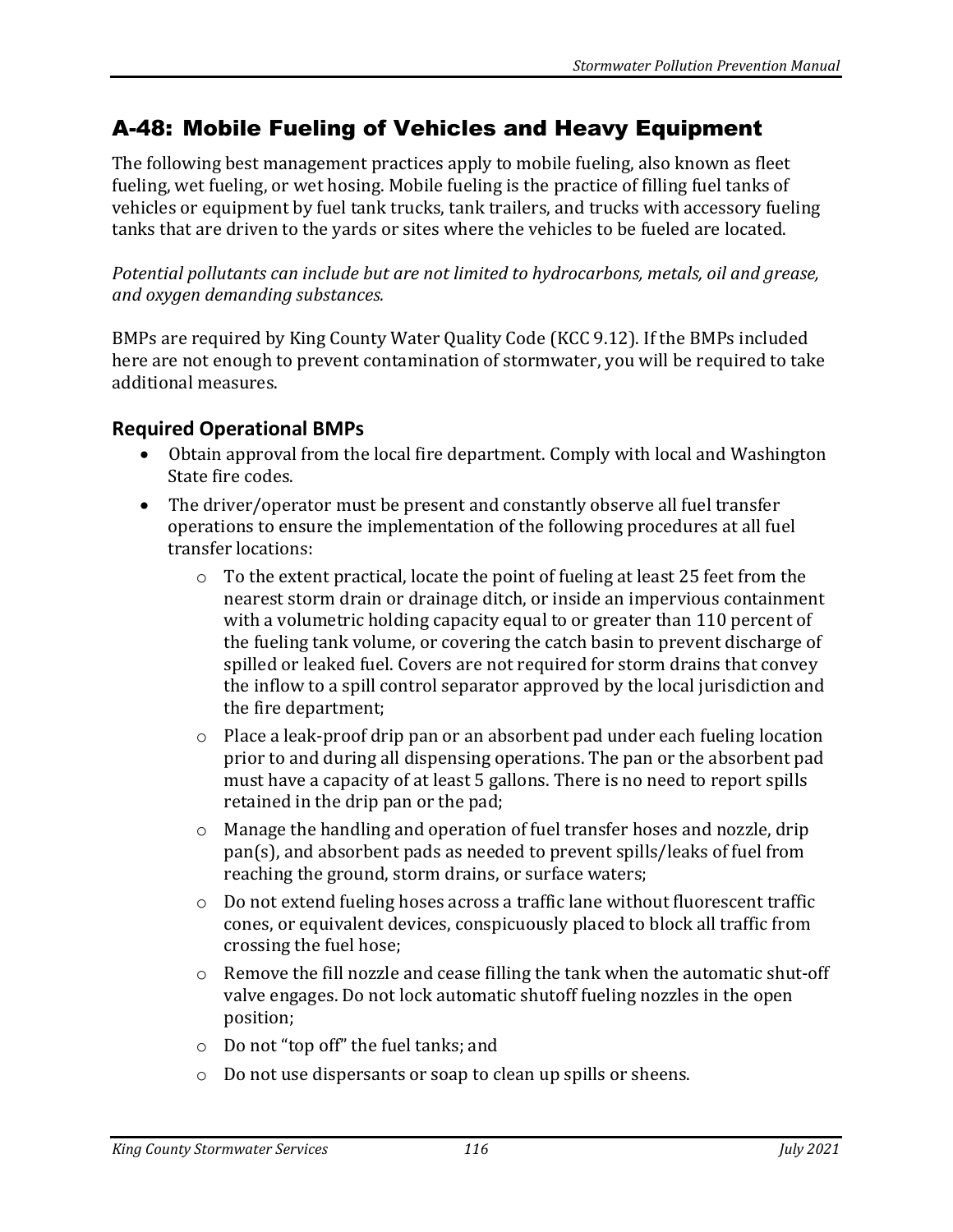- Develop and follow a mobile fueling plan that includes the required operational BMPs and spill response procedures.
- The responsible manager shall:
	- o Sign and date the mobile fueling plan;
	- o Distribute mobile fueling procedures to all operators; and
	- $\circ$  Update and retain the mobile fueling plan in the organization files.
- Immediately notify the local fire department (911) and Washington State Department of Ecology in the event of any spill entering surface or ground waters. Establish a "call down list" to ensure the rapid and proper notification of management and government officials should any significant amount of product be lost off-site. Keep the list in a protected but readily accessible location in the mobile fueling truck. The "call down list" should also pre-identify spill response contractors available in the area to ensure the rapid removal of significant product spillage into the environment.
- Train the driver/operator upon hiring, and annually thereafter, on proper fueling procedures, spill prevention, cleanup measures, and emergency procedures. Make all employees are aware of the significant liability associated with fuel spills.
- The driver/operator of the fueling vehicle must have:
	- o A current copy of the mobile fueling plan;
	- o Adequate flashlights or other mobile lighting to view fuel fill openings with poor accessibility; and
	- o Two-way communication with the operator's home base.
- Maintain a minimum of the following spill clean-up materials in all fueling vehicles, that are readily available for use:
	- $\circ$  Non-water absorbents capable of absorbing at least 15 gallons of diesel fuel;
	- o A catch basin plug or cover kit;
	- o Two, five-gallon buckets with lids or sealable disposal bags;
	- o A non-spark generating shovel; and
	- o For fuel tankers and trailers with fueling tanks greater than 100 gallons, a non-water absorbent containment boom, minimum 10 feet in length with a 12-gallon minimum absorbent capacity.
- Use automatic shutoff nozzles for dispensing the fuel. Replace automatic shut-off nozzles as recommended by the manufacturer.
- Maintain fueling equipment, particularly hoses and nozzles.

## **Additional Information**

- *Stormwater Pollution Prevention Manual*, Chapter 3: Commercial and Multifamily BMPs
	- o [A-3: Storage of Liquid Materials in Portable Containers](https://your.kingcounty.gov/dnrp/library/water-and-land/stormwater/stormwater-pollution-prevention-manual/a03-jul21.pdf)
- *Stormwater Pollution Prevention Manual*, Chapter 5: Information Sheets